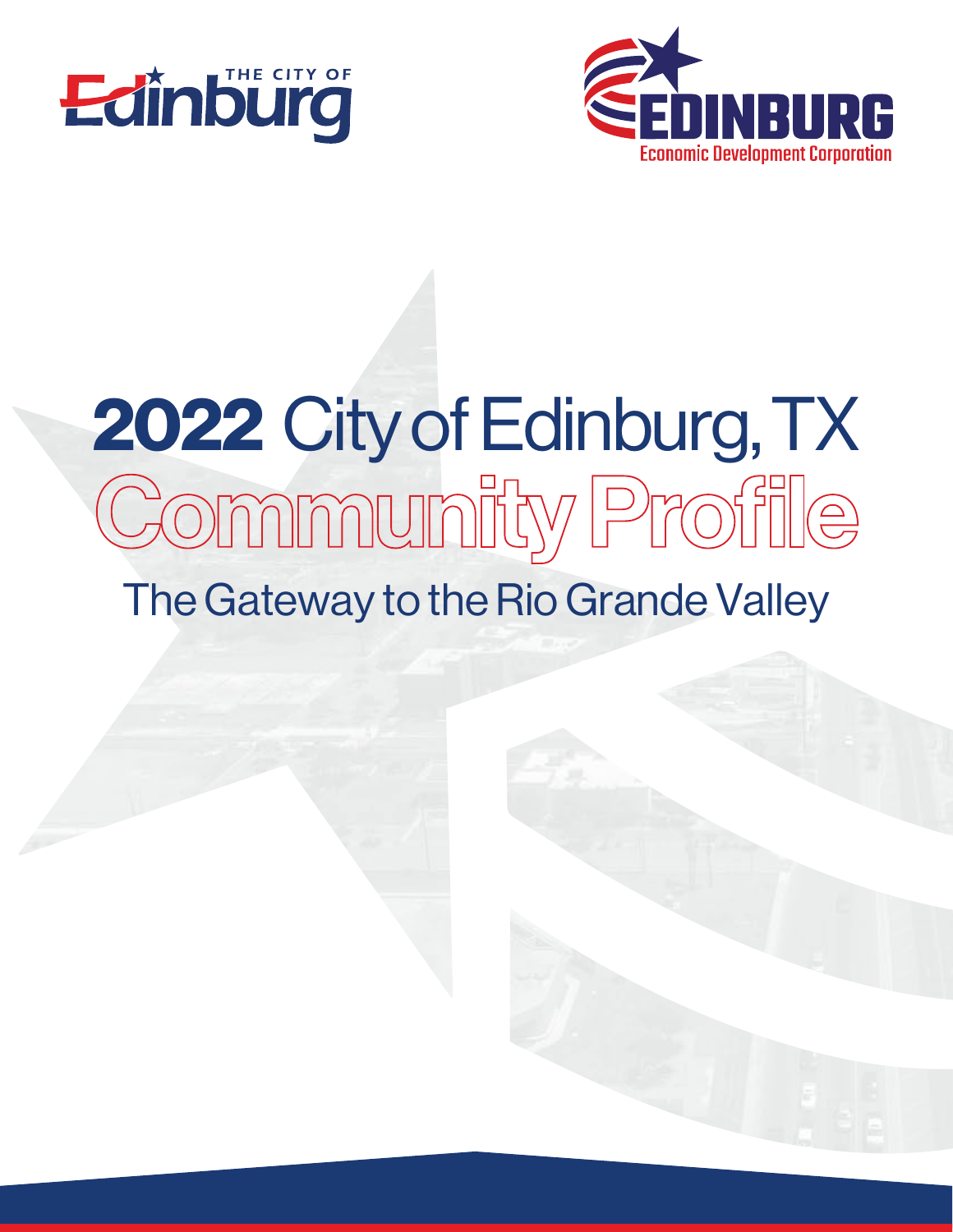## Edinburg



## **City of Edinburg**

#### **2022 COMMUNITY PROFILE**

Twenty minutes north of the U.S.-Mexico border, Edinburg, Texas serves as the gateway to the Rio Grande Valley. Anchored by the University of Texas Rio Grande Valley, and home to the county seat for Hidalgo County, Edinburg is an ideal location for businesses looking to expand in the RGV. Edinburg's local economy is made up of a diverse mix of industries, from agriculture to a growing health and education sector.

\* Data highlighted in the community profile reflects most recent data as of 2021.

#### **EDINBURG AT A GLANCE**

| Population-2021                       | 102,483  |
|---------------------------------------|----------|
| <b>Median Age</b>                     | 29.1     |
| Median Household Income               | \$51,220 |
| <b>Land Area Square Miles</b>         | 37.63    |
| Acres of Parks & Open Space           | 18       |
| <b>Number of Households</b>           | 28,172   |
| <b>Estimated Number of Businesses</b> | 2,314    |
|                                       |          |

#### **CITY SERVICES**

Police, Water, Sewer, Street, Storm Drainage, Airport, Parks, Recreation, Libraries, and Cultural Arts.



The City of Edinburg is conveniently located within access to Interstate Highway 69. Interstate Highway 69 connects to Interstate Highway 2, a freeway across the Rio Grande Valley.

- McAllen International Airport: **23 minutes**
- Brownsville: **1 hr 7 minutes**
	- Pharr International Bridge: **34 minutes**
	- Drive-time around the city: **10 minutes**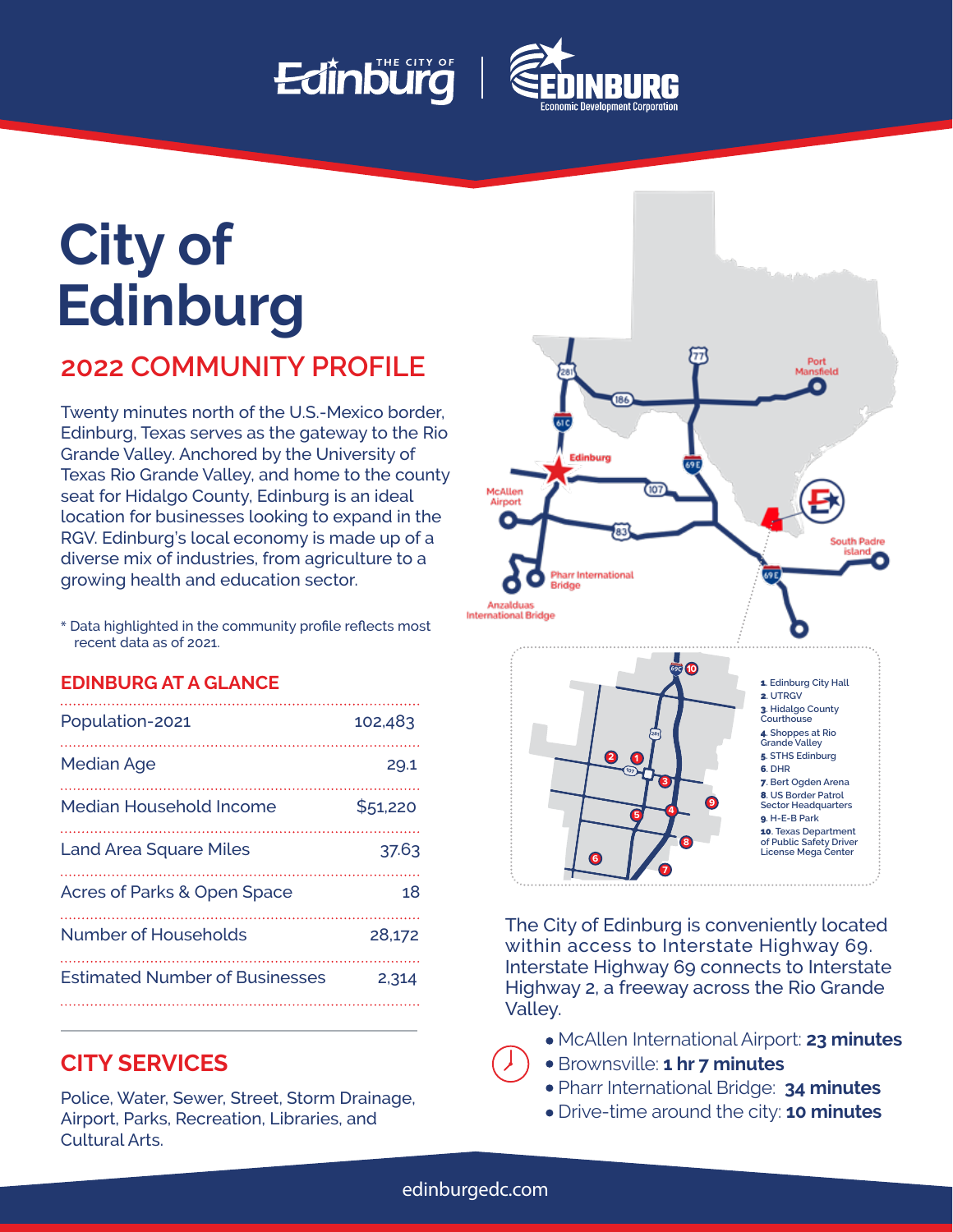### Market Study

**23% DURING** 

**30%**

**GROWTH RATE SINCE 2010 POPULATION** 

**POPULATION INCREASE** 

**DAYTIME**

#### **POPULATION & GROWTH COMMUNITY**

iiiiiiiiii **11111** 102,483

#### **LABOR FORCE**



**CITY OF EDINBURG .............. 48,358 HIDALGO COUNTY..............366,220**

#### **RESIDENTS WITH A COMPLETED POST-SECONDARY DEGREE**





#### **TOP RETAIL AREAS OF OPPORTUNITY**

**STATE OF TEXAS**

**\*EDINBURG, TEXAS**

| <b>STORE TYPE</b>                        | <b>POTENTIAL SALES</b> |               |
|------------------------------------------|------------------------|---------------|
| <b>Motor Vehicle Parts &amp; Dealers</b> |                        | \$250,036,521 |
| <b>Foodservice &amp; Drinking Places</b> |                        | \$129,403,050 |
| <b>General Merchandise Stores</b>        |                        | \$110,354,463 |
| <b>Food &amp; Beverage Stores</b>        |                        | \$103,694,062 |





#### **HOUSEHOLDS**





#### **MEDIAN HOUSEHOLD INCOME**



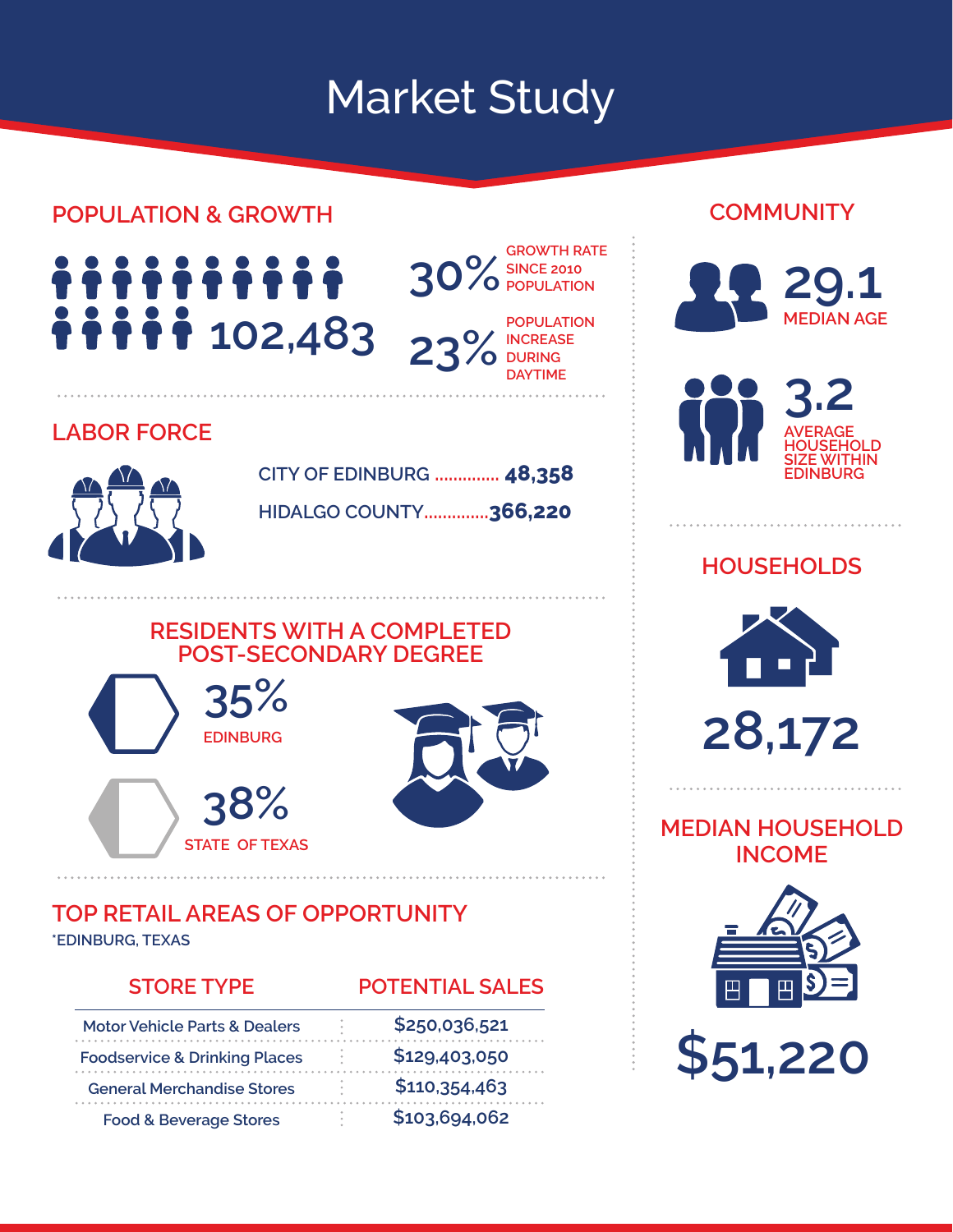### Development

#### **INFRASTRUCTURE**

#### UTILITIES

Electrical Service: **AEP Texas and Magic Valley Electric Coop** Natural Gas: **Texas Gas Service**  Water Service: **City of Edinburg**

- **West Water Treatment Plant rated at 16 MGD**
- **DownTown Water Treatment Plant rated at 10 MGD**
- **Total Water Treatment Plant capacity is 26 MGD**
	- **Edinburg Wastewater Treatment Plant is rated at 12.3 MGD**
	- **City provides reuse water to Calpine & Duke Energy, town parks, golf course and other areas = up to 6.0 MGD**

#### **OTHER**

- **North Alamo Water Supply Corporation**
- **Sharyland Water Supply Corporation**

\*MGD = million gallons per day



#### **EDINBURG TRAFFIC COUNTS**

| <b>INTERSECTION</b> | <b>ANNUAL AVERAGE DAILY TRAFFIC</b> |
|---------------------|-------------------------------------|
|                     | 25,010                              |
|                     | 21,736                              |
|                     | 28,959                              |
| Downtown            | 18.689                              |

#### **COMMERCIAL & RESIDENTIAL - PERMITS**

|                    |     | FY 20-21 |     | FY 19-20                    |  |     |
|--------------------|-----|----------|-----|-----------------------------|--|-----|
|                    |     |          |     | Total New Total New         |  |     |
| <b>Commercial</b>  |     |          |     | $1,718$ $531$ $1,503$ $492$ |  |     |
| <b>Residential</b> | 529 |          | 164 | 529                         |  | 205 |

#### **TOP EMPLOYERS**

|                                                        | # Employees |  |
|--------------------------------------------------------|-------------|--|
| <b>DHR Health</b>                                      | 4,938       |  |
| <b>Edinburg CISD</b>                                   | 4,846       |  |
| <b>University of Texas</b><br><b>Rio Grande Valley</b> | 3,574       |  |
| <b>Hidalgo County</b>                                  | 3,516       |  |
| <b>U.S. Customs &amp;</b><br><b>Border Patrol</b>      | 3,390       |  |
| <b>South Texas</b><br><b>Health System</b>             | 2,850       |  |
| <b>City of Edinburg</b>                                | 1,215       |  |
| <b>Teleperformance</b>                                 | 1,050       |  |
| <b>Maximus</b>                                         | 600         |  |
| <b>FedEx</b>                                           | 375         |  |

#### **PROPERTY TAX**

| <b>City of Edinburg:</b>     | \$0.680   |
|------------------------------|-----------|
| <b>Drainage District #1:</b> | \$0.12640 |
| <b>Hidalgo County:</b>       | \$0.5750  |
| <b>South Texas College:</b>  | \$0.17150 |
| <b>Edinburg CISD:</b>        | \$1.10570 |
| <b>South Texas School:</b>   | \$0.4920  |
|                              |           |

**Property Tax Rate (Per \$100 assessed value)**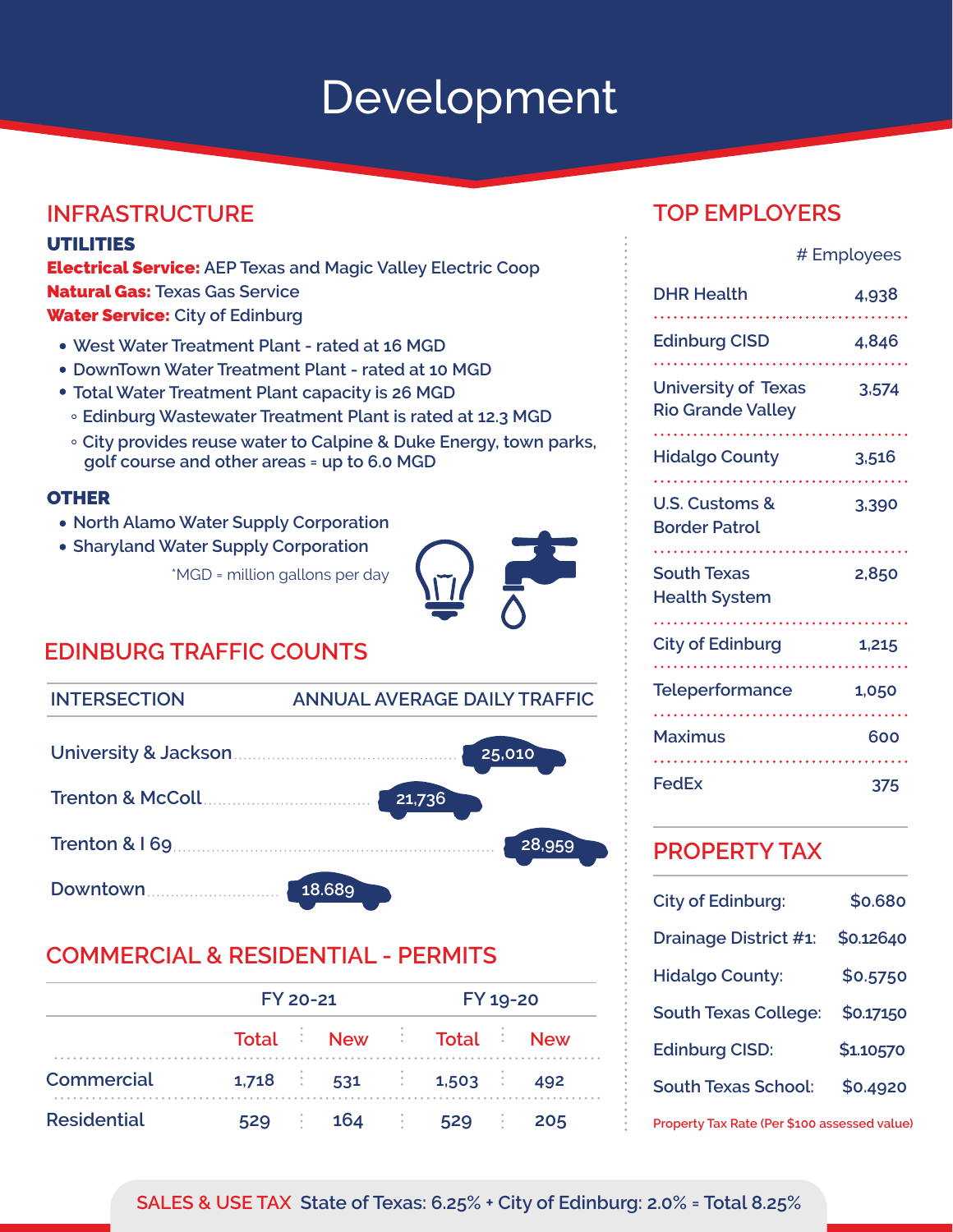## **Community**



#### **LOCAL PARKS & RECREATION**

**Residents that have access to at least one park within one mile of their home**

| <b>Neighborhood Parks</b>                    | 23 |
|----------------------------------------------|----|
| <b>Community Park</b>                        |    |
| <b>Nature Parks</b>                          |    |
| <b>Sports Complex</b>                        | 1  |
| Dog Parks                                    | 1  |
| <b>Skate Parks</b>                           | 2  |
| 18-Hole Golf Course                          | 1  |
| <b>Aquatic Facilities</b>                    | 6  |
| <b>Miles of Trails</b>                       | 65 |
| <b>Total Acres of Parks &amp; Open Space</b> |    |

#### **UNIVERSITY OF TEXAS RIO GRANDE VALLEY (UTRGV) 31,939**

**Students (Fall 2021) UTRGV now has a medical school**

#### **DEGREES**

**86 Bachelor's 61 Master's 6 Doctoral 3 Prof'l Doctorate**



#### **HOSPITALS**

**DHR Health 5501 S. McColl Road South Texas Health System 1102 W. Trenton Road Driscoll Children's Hospital 2820 W. Michelangelo Drive**

#### **SCHOOLS**



**School** 



**School** 



**High School** 



**School** 







**School** University

#### **TRANSPORTATION**



#### **UTRGV Transportation Service Routes from Edinburg to Brownsville campus**

**Valley Metro Transit**

**7 routes to and from the city of Edinburg**

**South Texas International Airport**





**Edinburg Municipally Owned 1,080 total acres of land 134 acres of land or more available for non-aviation development 5,000 ft. runway length with potential to extend beyond 9,000 sq. ft. Connected by 5 border points of entry**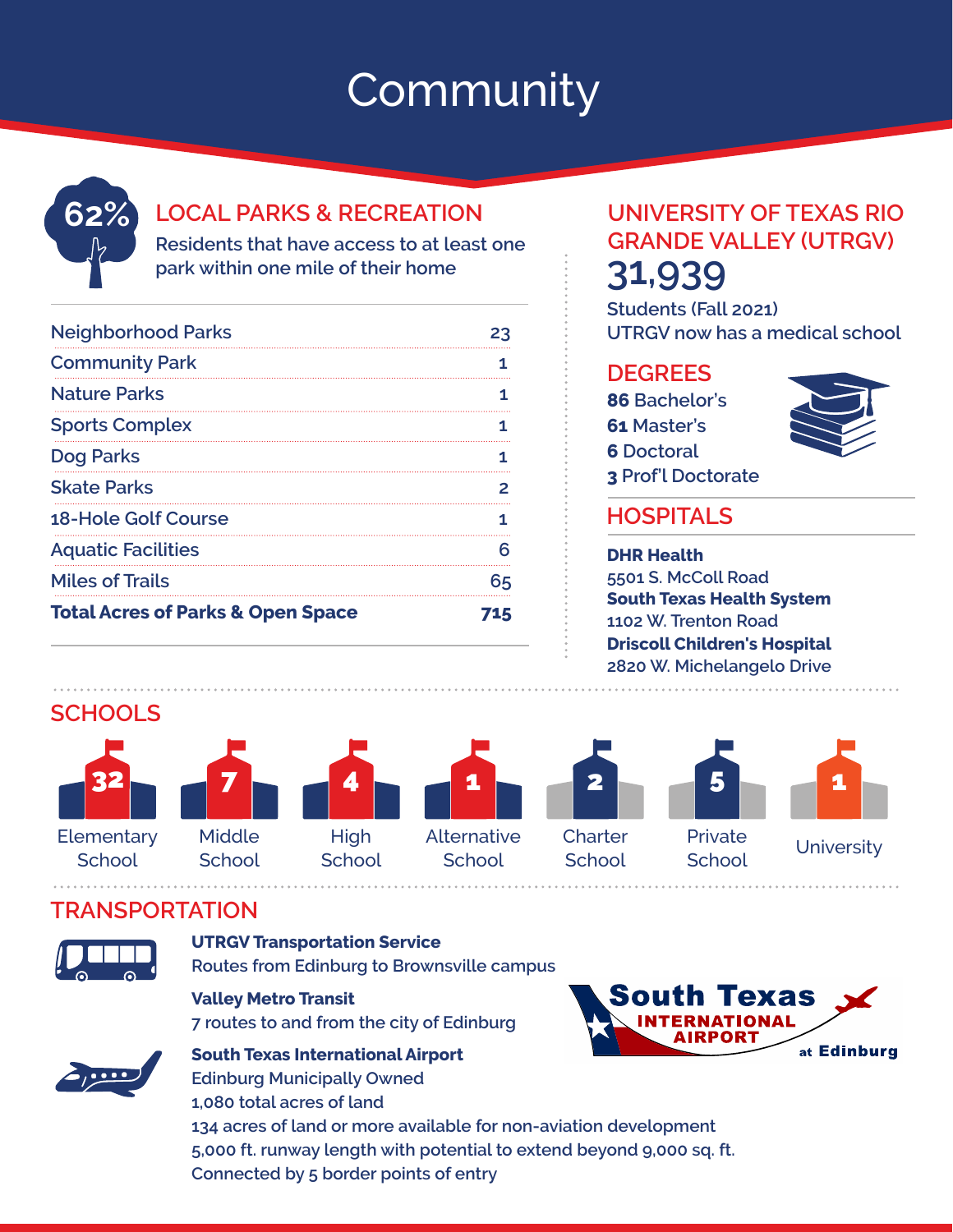### Best Place



#### **HISTORY**

The City of Edinburg, county seat since 1908, lies in the lower Rio Grande Valley. The town was incorporated in 1919 and at first consisted of one mayor and two commissioners.

The city developed as a cotton-ginning center and packing and shipping point for the valley's citrus fruits and vegetables. In 1927, the City of Edinburg had major developments by adding a hospital and a university. This led the City of Edinburg to become a strong hub of the education and healthcare industry. On April 5, 1949, the present City Charter and City Council-City Manager form of government was adopted and has been amended several times.

The City of Edinburg has been recognized as an All-American City by the National Civic league three times, which is more than any other city in the Rio Grande Valley. Edinburg is a pro-business community with an excellent quality of life, educational facilities, and strong civic pride.

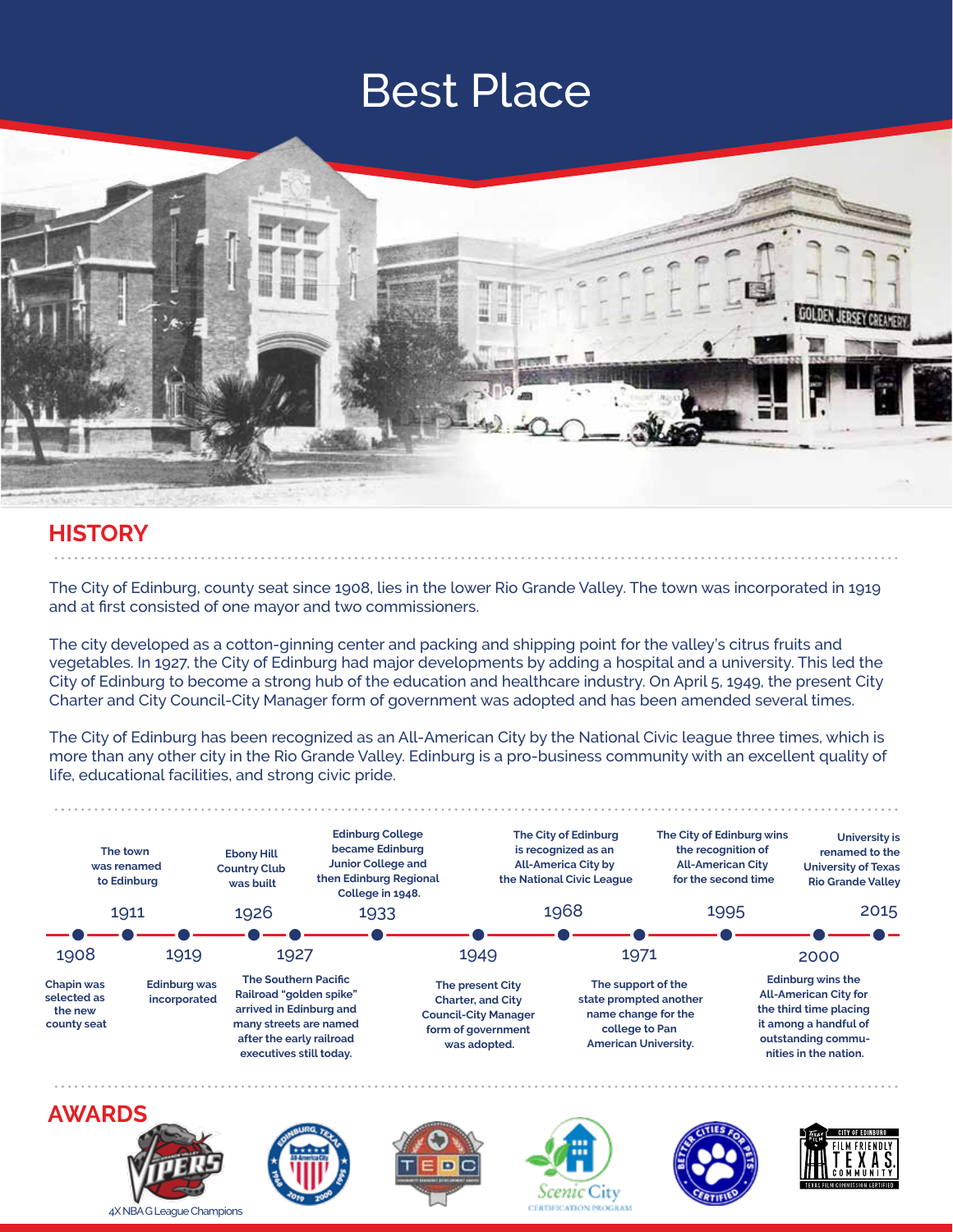Population-2020

Land Area Square Miles

Projected Retail Taxable Sales-2021

International Airports

\$39,553

4,224

15.2 B

5

*Valley Metropolitan Planning Organization website at rgvmpo.com*





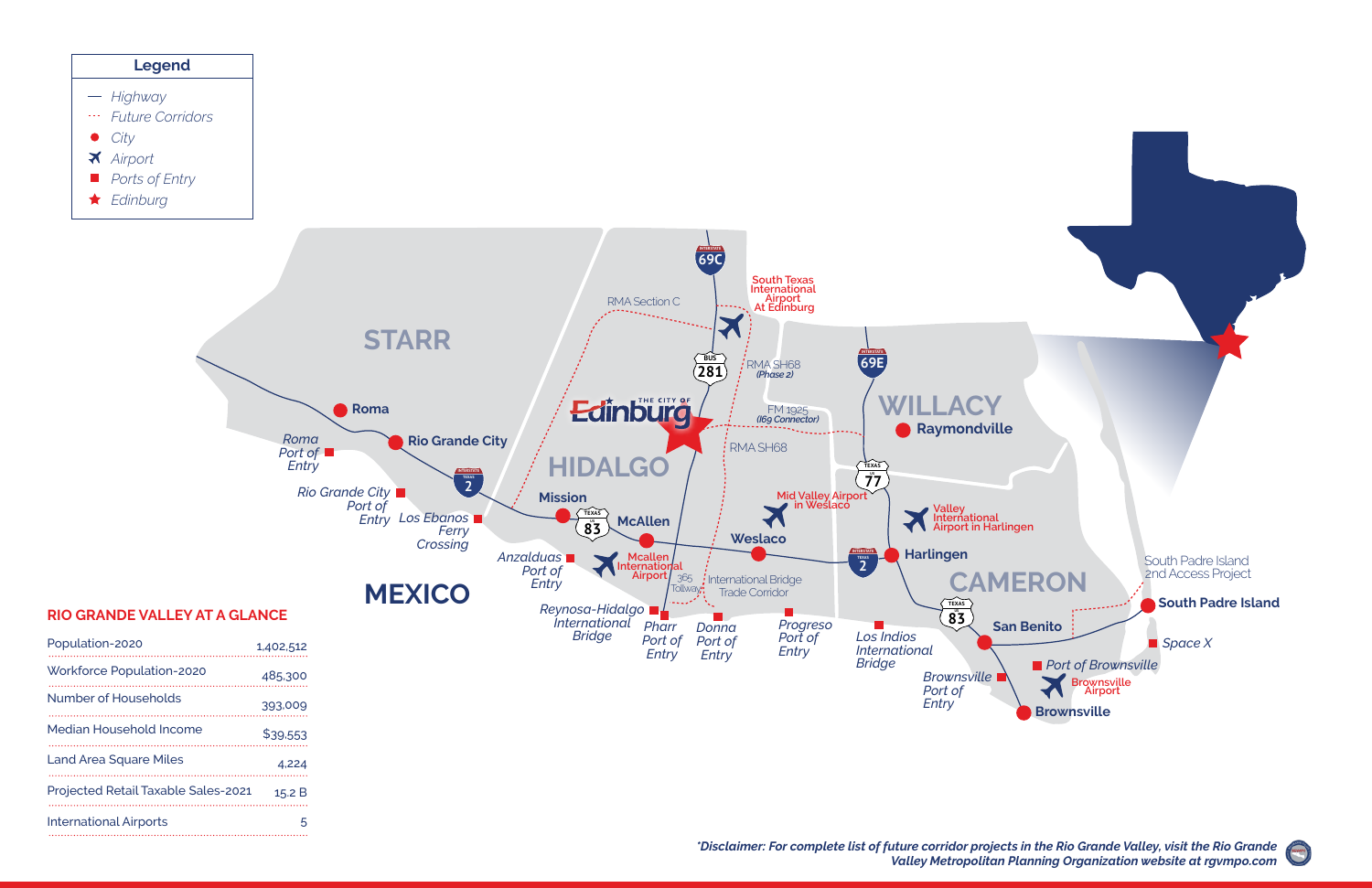## Rio Grande Valley Map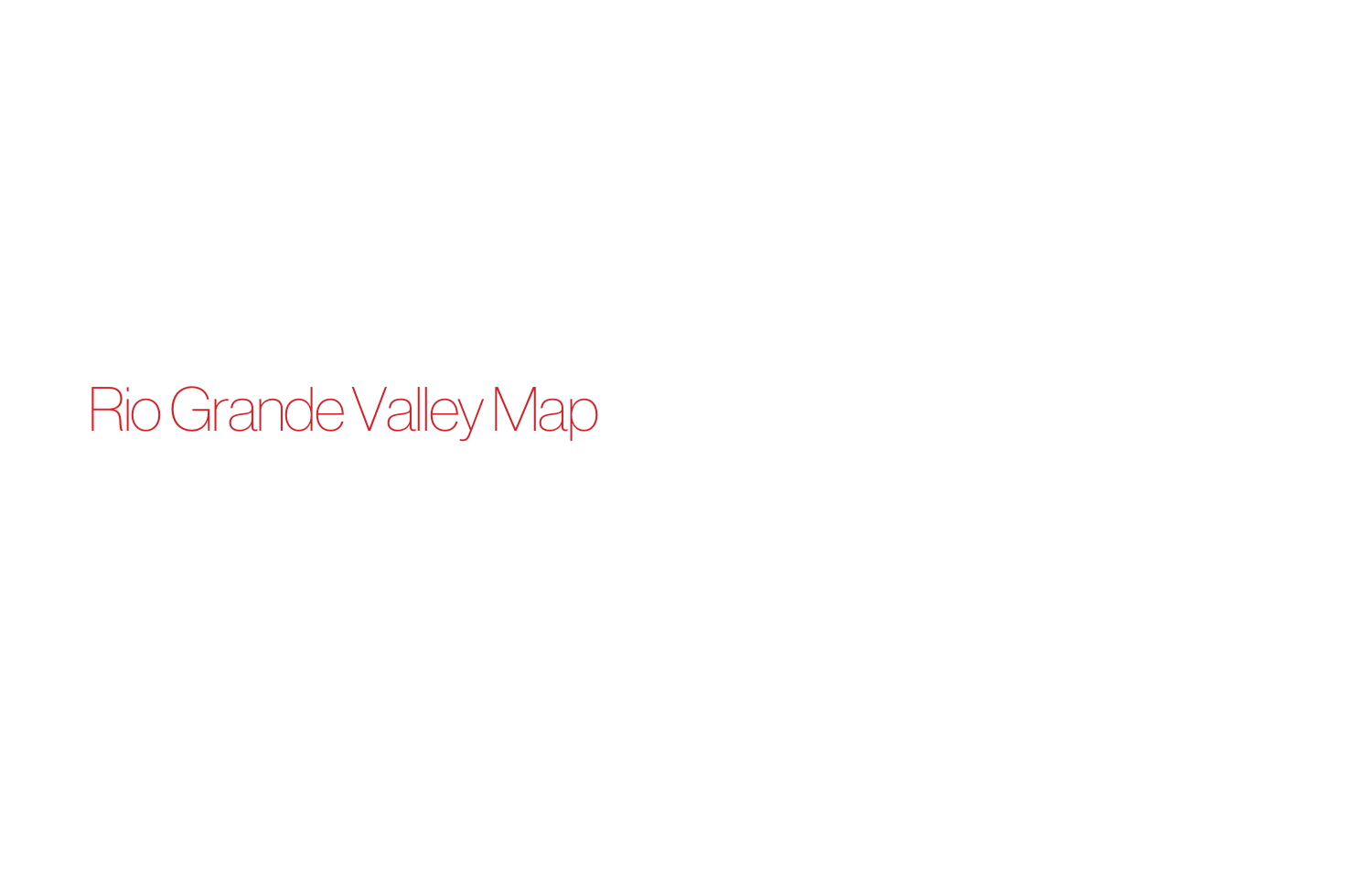## DINBURG **Economic Development Corporation**

#### **CONTACT INFORMATION**

Blanca Davila, Director of Economic Development economicdevelopment@cityofedinburg.com (956) 388-8218 415 W University Dr. Edinburg, TX 78539 www.edinburgedc.com

#### **DATA SOURCES**

Buxton, 2021 City of Edinburg, 2021 Edinburg Consolidated Independent School District, 2021 Edinburg Economic Development Corporation, 2021 Lower Rio Grande Valley Development Council, 2021 Hidalgo County Appraisal District, 2022 RGV Metropolitan Planning Organization, 2022 RGV Partnership, 2021 Stats America, 2022 Texas Department of Transportation, 2020 Texas Labor Market, 2021 University of Texas Rio Grande Valley, 2021 U.S. Census Bureau, 2021